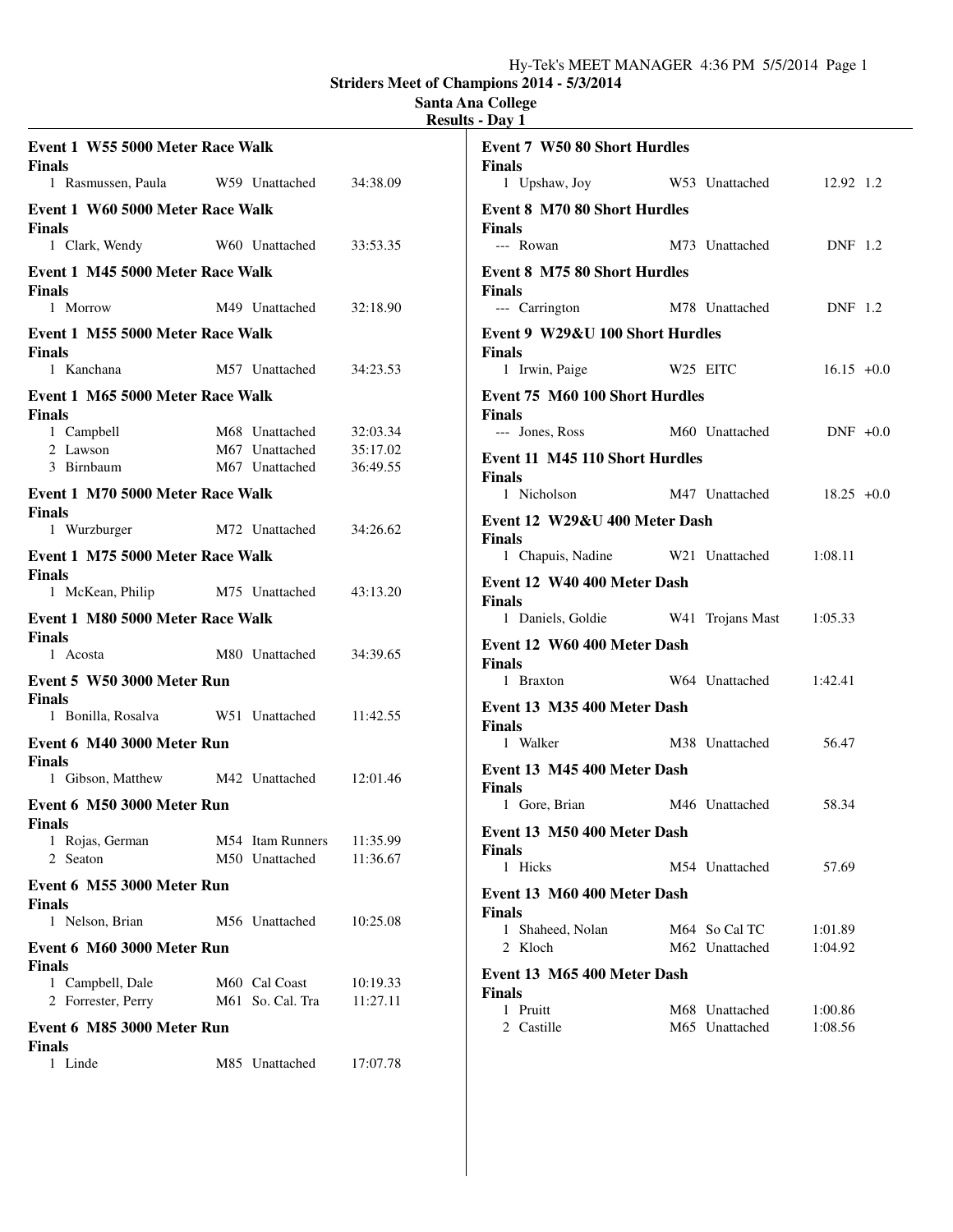# **Santa Ana College**

|                                              |                  |           | <b>Results - Day 1</b>                       |                                  |                        |
|----------------------------------------------|------------------|-----------|----------------------------------------------|----------------------------------|------------------------|
| Event 13 M75 400 Meter Dash<br><b>Finals</b> |                  |           | Event 18 M35 100 Meter Dash<br><b>Finals</b> |                                  |                        |
| 1 Carr, John                                 | M75 Unattached   | 2:13.88   | 1 Walker                                     | M38 Unattached                   | 12.06 2.3              |
| Event 15 M40 1500 Meter Run                  |                  |           | 2 Evans, Scott                               | M36 Trojans Mast                 | 13.87 2.3              |
| <b>Finals</b><br>1 Gibson, Matthew           | M42 Unattached   | 5:55.40   | Event 18 M45 100 Meter Dash                  |                                  |                        |
|                                              |                  |           | <b>Finals</b><br>1 Warren, Mark              | M46 Unattached                   | 12.06 1.2              |
| Event 15 M45 1500 Meter Run<br><b>Finals</b> |                  |           | 2 Nicholson<br>3 Gore, Brian                 | M47 Unattached<br>M46 Unattached | 12.98 1.2<br>13.19 1.2 |
| 1 coleman, baokim                            | M46 Trojans mast | 5:54.84   | 3 De Sousa, Sal                              | M48 Unattached                   | 14.64 1.2              |
| Event 15 M50 1500 Meter Run<br><b>Finals</b> |                  |           | Event 18 M50 100 Meter Dash                  |                                  |                        |
| 1 Rojas, German                              | M54 Itam Runners | 5:45.15   | <b>Finals</b>                                | M51 Unattached                   | 12.45 2.0              |
| <b>Event 15 M55 1500 Meter Run</b>           |                  |           | 1 Biggers, Kevin<br>2 Cramer, Bruce          | M52 SoCal                        | 12.46 2.0              |
| <b>Finals</b>                                |                  |           | 3 Rosenbach, Alan                            | M52 Unattached                   | 12.63 2.0              |
| 1 Nelson, Brian                              | M56 Unattached   | 4:57.72   | 4 Griffiths, Bob                             | M54 Unattached                   | 12.84 2.0              |
|                                              |                  |           | 5 Kurihara, Jon                              | M52 Unattached                   | 13.13 2.0              |
| <b>Event 15 M60 1500 Meter Run</b>           |                  |           | 6 Koga, Kevin                                | M51 Unattached                   | 13.89 2.0              |
| <b>Finals</b><br>1 Tipping                   | M61 Unattached   | 6:37.48   | Event 18 M55 100 Meter Dash                  |                                  |                        |
| <b>Event 15 M75 1500 Meter Run</b>           |                  |           | <b>Finals</b>                                |                                  |                        |
| <b>Finals</b>                                |                  |           | 1 Chinn                                      | M55 Unattached                   | 12.30 2.1              |
| 1 Barkman, Jon                               | M75 Unattached   | 7:34.87   | 2 Muehlbacher, Ed                            | M55 Unattached                   | 13.06 2.1              |
| Event 17 W29&U 100 Meter Dash                |                  |           | 4 Cummings                                   | M58 Unattached                   | 13.70 2.1              |
| <b>Finals</b>                                |                  |           | 5 Bonilla, James                             | M58 Unattached                   | 14.62 2.1              |
| 1 Gibson, Me' Khai                           | W16 Unattached   | 14.62 1.6 | 6 Jackson                                    | M58 Unattached                   | 18.48 2.1              |
|                                              |                  |           | Event 18 M60 100 Meter Dash                  |                                  |                        |
| Event 17 W40 100 Meter Dash                  |                  |           | <b>Finals</b>                                |                                  |                        |
| <b>Finals</b>                                |                  |           | 1 Leak, Damien                               | M61 Unattached                   | 12.06 2.9              |
| 1 Daniels, Goldie                            | W41 Trojans Mast | 14.34 1.6 | 2 Ruggles                                    | M60 Unattached                   | 12.72 2.9              |
| Event 17 W45 100 Meter Dash                  |                  |           | Sanders<br>3                                 | M63 Unattached                   | 13.25 2.9              |
| <b>Finals</b>                                |                  |           | 4 Kloch                                      | M62 Unattached                   | 13.34 2.9              |
| 1 Baron, Cadence                             | W49 Unattached   | 16.13 1.6 | 5 Boucquey, Thierny                          | M63 Unattached                   | 13.53 2.9              |
| Event 17 W50 100 Meter Dash                  |                  |           | 6 Driver, Eugene                             | M63 Unattached                   | 14.43 2.9<br>15.29 2.9 |
| <b>Finals</b>                                |                  |           | 7 Tipping                                    | M61 Unattached                   |                        |
| 1 Upshaw, Joy                                | W53 Unattached   | 13.22 1.6 | Event 18 M65 100 Meter Dash                  |                                  |                        |
|                                              |                  |           | Finals                                       |                                  |                        |
| Event 17 W60 100 Meter Dash<br><b>Finals</b> |                  |           | 1 Washington                                 | M66 Unattached                   | 15.62 2.9              |
| 1 Cohn, Linda                                | W61 Unattached   | 16.13 1.6 | Event 18 M70 100 Meter Dash                  |                                  |                        |
| 2 Braxton                                    | W64 Unattached   | 19.75 1.6 | <b>Finals</b>                                |                                  |                        |
|                                              |                  |           | 1 Bowle, Steven                              | M74 Unattached                   | 13.99 0.8              |
| Event 17 W70 100 Meter Dash<br><b>Finals</b> |                  |           | 2 Muranaka, Ron                              | M70 So. Cal. Str                 | 16.11 0.8              |
| 1 Bergen                                     | W74 Unattached   | 15.52 1.6 | 3 Rowan<br>4 Gilbert                         | M73 Unattached<br>M71 Unattached | 16.30 0.8              |
|                                              |                  |           |                                              | M73 Unattached                   | 17.31 0.8<br>18.94 0.8 |
| Event 18 M30 100 Meter Dash<br><b>Finals</b> |                  |           | 5 Ryan, Steve<br>Event 18 M75 100 Meter Dash |                                  |                        |
| 1 Dixon, Evan                                | M32 Unattached   | 11.75 2.3 | <b>Finals</b>                                |                                  |                        |
| 2 Hernandez                                  | M31 Unattached   | 11.91 2.3 | 1 Eyer, Delos                                | M78 Unattached                   | $16.23$ 1.6            |
|                                              |                  |           | 2 Carr, John                                 | M75 Unattached                   | 19.14 1.6              |
|                                              |                  |           | 3 harwood, jerry                             | M75 socaltrackcl                 | 25.32 1.6              |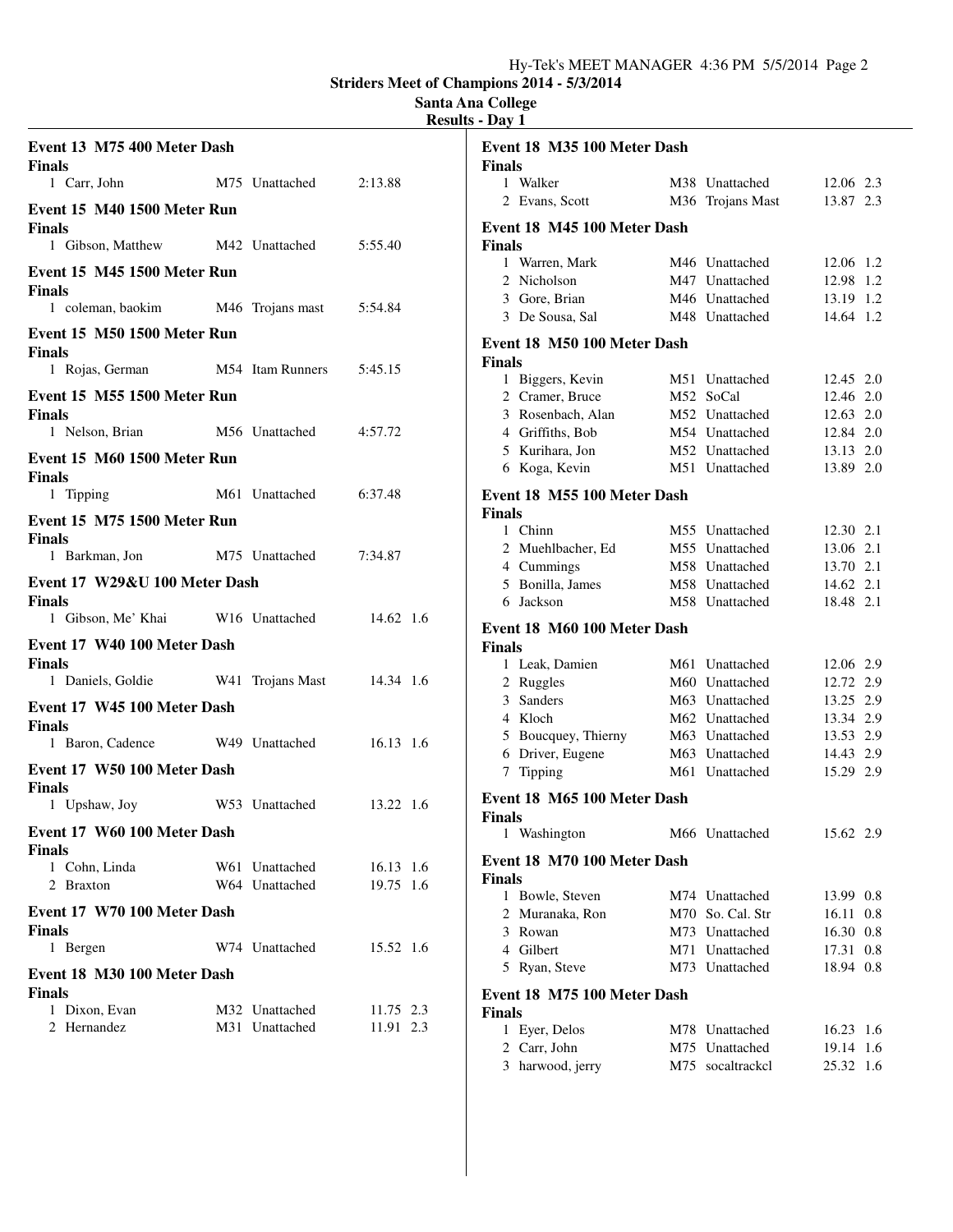**Striders Meet of Champions 2014 - 5/3/2014**

### **Santa Ana College Results - Day 1**

| Event 18 M80 100 Meter Dash<br><b>Finals</b>   |                                  |                        | Event 26 M30 200 Meter Dash<br><b>Finals</b>      |                                    |                        |
|------------------------------------------------|----------------------------------|------------------------|---------------------------------------------------|------------------------------------|------------------------|
| 1 Flory, Samuel<br>2 Billings                  | M81 Unattached<br>M82 Unattached | 18.32 1.6<br>21.49 1.6 | 1 Dixon, Evan<br>2 Hernandez                      | M32 Unattached<br>M31 Unattached   | 23.37 2.9<br>25.00 2.9 |
| Event 20 M55 300 Long Hurdles<br><b>Finals</b> |                                  |                        | Event 26 M35 200 Meter Dash<br><b>Finals</b>      |                                    |                        |
| 1 Cummings<br>2 Stone                          | M58 Unattached<br>M59 Unattached | 50.74<br>1:03.71       | 1 Walker<br>2 Evans, Scott                        | M38 Unattached<br>M36 Trojans Mast | 24.25 2.9<br>29.29 2.9 |
| Event 20 M60 300 Long Hurdles<br><b>Finals</b> |                                  |                        | Event 26 M50 200 Meter Dash<br><b>Finals</b>      |                                    |                        |
| 1 Jones, Ross<br>1 Pittman, Patrick            | M60 Unattached<br>M61 Unattached | 53.52<br>1:04.92       | 1 McCullouch, Gary<br>2 Griffiths, Bob            | M52 Unattached<br>M54 Unattached   | 25.87 2.9<br>28.46 2.9 |
| Event 20 M75 300 Long Hurdles<br><b>Finals</b> |                                  |                        | Event 26 M55 200 Meter Dash<br><b>Finals</b>      |                                    |                        |
| 1 Carrington                                   | M78 Unattached                   | 1:02.57                | 1 Chinn                                           | M55 Unattached                     | 24.54 2.9              |
| Event 24 M29&U 800 Meter Run<br><b>Finals</b>  |                                  |                        | 2 Cummings<br>3 Muehlbacher, Ed                   | M58 Unattached<br>M55 Unattached   | 27.79 2.9<br>26.36 2.9 |
| 1 DeMello, Sam                                 | M22 Unattached                   | 2:00.82                | Event 26 M60 200 Meter Dash<br><b>Finals</b>      |                                    |                        |
| Event 24 M50 800 Meter Run<br><b>Finals</b>    |                                  |                        | 1 Leak, Damien                                    | M61 Unattached                     | 25.42 2.1              |
| 1 Smith, Allen                                 | M51 Unattached                   | 2:19.75                | 2 Ruggles<br>4 Sanders                            | M60 Unattached<br>M63 Unattached   | 25.71 2.1<br>27.40 2.1 |
| Event 24 M60 800 Meter Run<br><b>Finals</b>    |                                  |                        | 5 Kloch<br>6 Driver, Eugene                       | M62 Unattached<br>M63 Unattached   | 28.11 2.1<br>31.76 2.1 |
| 1 Shaheed, Nolan                               | M64 So Cal TC                    | 2:21.71                | Event 26 M65 200 Meter Dash                       |                                    |                        |
| Event 24 M65 800 Meter Run<br><b>Finals</b>    |                                  |                        | <b>Finals</b><br>1 Washington                     | M66 Unattached                     | 31.81 2.1              |
| 1 Rook, Ron                                    | M65 Trojan Maste                 | 3:15.16                | Event 26 M70 200 Meter Dash                       |                                    |                        |
| Event 25 W29&U 200 Meter Dash                  |                                  |                        | <b>Finals</b>                                     |                                    |                        |
| <b>Finals</b>                                  |                                  |                        | 1 Bowle, Steven                                   | M74 Unattached                     | 29.15 1.7              |
| 1 Norville, Melissa<br>2 Gibson, Me' Khai      | W22 Unattached<br>W16 Unattached | 25.44 2.5<br>30.75 2.5 | 2 Muranaka, Ron<br>3 Ryan, Steve                  | M70 So. Cal. Str<br>M73 Unattached | 35.12 1.7<br>42.11 1.7 |
| Event 25 W40 200 Meter Dash<br><b>Finals</b>   |                                  |                        | Event 26 M75 200 Meter Dash<br><b>Finals</b>      |                                    |                        |
| 1 Daniels, Goldie                              | W41 Trojans Mast                 | 29.11 2.5              | 1 Carrington                                      | M78 Unattached                     | 33.39 3.0              |
| Event 25 W45 200 Meter Dash                    |                                  |                        | 2 Carr, John                                      | M75 Unattached                     | 43.14 3.0              |
| <b>Finals</b>                                  |                                  |                        | 3 harwood, jerry                                  | M75 socaltrackcl                   | 57.40 3.0              |
| 1 Baron, Cadence                               | W49 Unattached                   | 33.25 2.5              | Event 26 M80 200 Meter Dash<br><b>Finals</b>      |                                    |                        |
| Event 25 W50 200 Meter Dash<br><b>Finals</b>   |                                  |                        | 1 Billings                                        | M82 Unattached                     | 47.69 3.0              |
| 1 Upshaw, Joy                                  | W53 Unattached                   | 27.06 2.5              | <b>Event 30 W40 Hammer Throw</b>                  |                                    |                        |
| Event 25 W60 200 Meter Dash<br><b>Finals</b>   |                                  |                        | <b>Finals</b><br>1 Nelson                         | W43 Unattached                     | 23.13m                 |
| 2 Braxton<br>Event 25 W70 200 Meter Dash       | W64 Unattached                   | 41.87 2.5              | <b>Event 30 W65 Hammer Throw</b><br><b>Finals</b> |                                    |                        |
| <b>Finals</b><br>1 Bergen                      | W74 Unattached                   | 33.74 2.5              | 1 Glass, Latanya                                  | W67 Unattached                     | 17.96m                 |
|                                                |                                  |                        |                                                   |                                    |                        |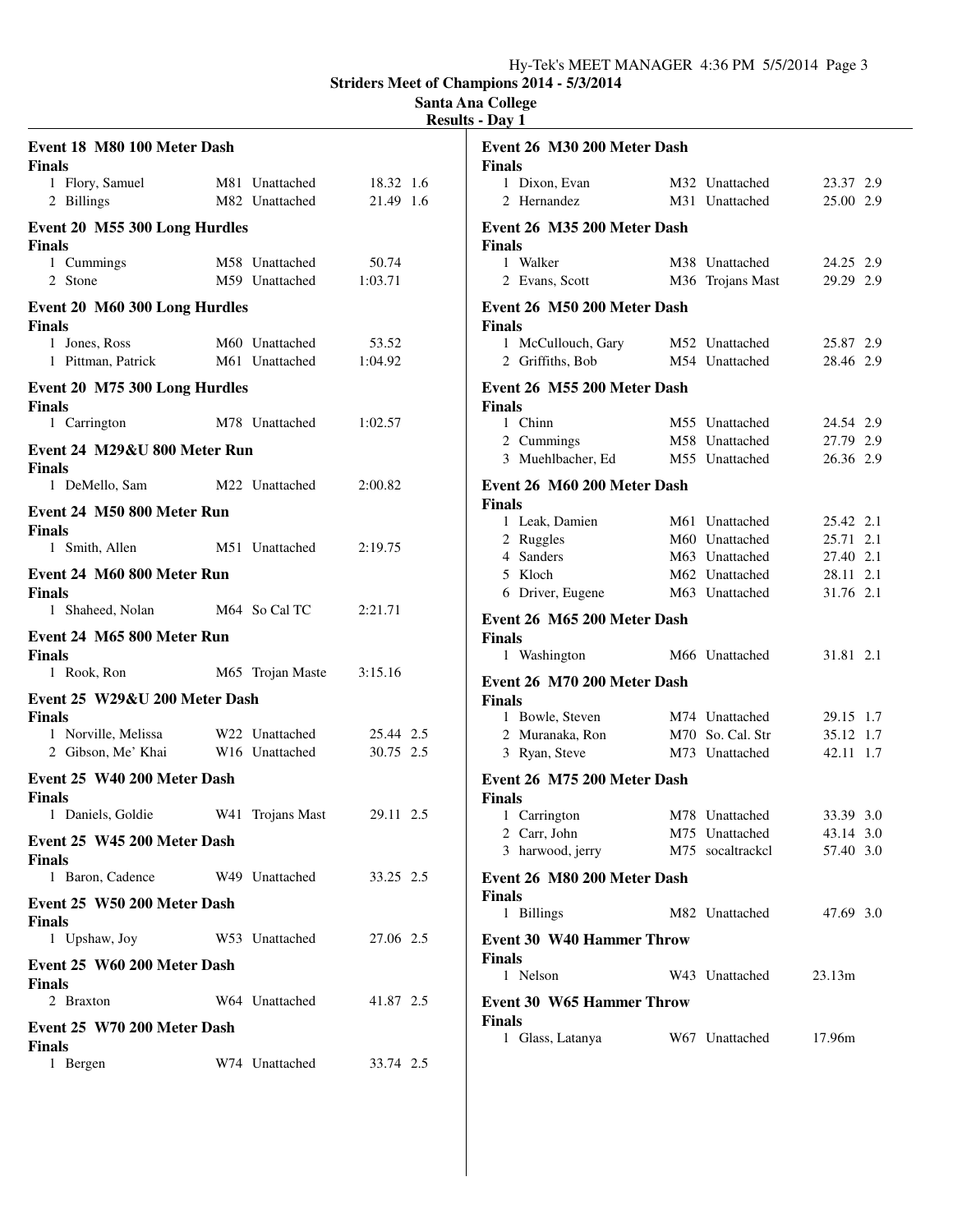## **Santa Ana College**

|                                                                       |                                               |                            | <b>Results - Day 1</b>                                      |                                   |                   |
|-----------------------------------------------------------------------|-----------------------------------------------|----------------------------|-------------------------------------------------------------|-----------------------------------|-------------------|
| <b>Event 31 M50 Hammer Throw</b><br><b>Finals</b><br>1 Hill, Steve    | M52 Unattached                                | 31.42m                     | Event 34 W65 High Jump<br><b>Finals</b><br>1 Glass, Latanya | W67 Unattached                    | 1.10 <sub>m</sub> |
| <b>Event 31 M60 Hammer Throw</b><br><b>Finals</b>                     |                                               |                            | Event 34 W70 High Jump<br><b>Finals</b>                     |                                   |                   |
| 1 Meyer                                                               | M62 Unattached                                | 44.16m                     | 1 Bergen                                                    | W74 Unattached                    | 1.20m             |
| <b>Event 31 M75 Hammer Throw</b><br><b>Finals</b><br>1 harwood, jerry | M75 socaltrackcl                              | 26.24m                     | Event 35 M55 High Jump<br><b>Finals</b><br>1 Weeks, Don     | M59 Unattached                    | 1.60m             |
| <b>Event 32 W55 Javelin Throw</b>                                     |                                               |                            | 2 McLawhorn, David                                          | M59 Unattached                    | 1.30 <sub>m</sub> |
| <b>Finals</b><br>2 Vaughn, Karen                                      | W56 Unattached                                | 18.31m                     | Event 35 M65 High Jump<br><b>Finals</b><br>1 Goodreau       | M68 Unattached                    | 1.39m             |
| <b>Event 32 W60 Javelin Throw</b><br><b>Finals</b>                    |                                               |                            | 2 Howard, Kent                                              | M65 socal tc                      | 1.35m             |
| 1 Cohn, Linda<br>Event 33 M45 Javelin Throw                           | W61 Unattached                                | 34.45m                     | Event 35 M70 High Jump<br><b>Finals</b>                     |                                   |                   |
| <b>Finals</b>                                                         |                                               |                            | 1 Ryan, Steve                                               | M73 Unattached                    | 1.05m             |
| 1 Morrow<br><b>Event 33 M50 Javelin Throw</b>                         | M49 Unattached                                | 22.76m                     | Event 35 M75 High Jump<br><b>Finals</b>                     |                                   |                   |
| <b>Finals</b>                                                         |                                               |                            | 1 Bergen                                                    | M76 Unattached                    | 1.30m             |
| 1 Love, Richard<br>2 Shea<br>3 Cramer, Bruce                          | M54 Unattached<br>M54 Unattached<br>M52 SoCal | 43.54m<br>42.31m<br>40.77m | Event 35 M80 High Jump<br><b>Finals</b><br>1 Leis, Don      | M82 Unattached                    | 1.00 <sub>m</sub> |
|                                                                       |                                               |                            |                                                             |                                   |                   |
| Event 33 M55 Javelin Throw<br><b>Finals</b>                           |                                               |                            | Event 36 W40 Shot Put<br><b>Finals</b>                      |                                   |                   |
| 1 Barry<br>2 Holden, Gregory                                          | M56 Unattached<br>M56 Unattached              | 36.99m<br>33.83m           | 1 Nelson                                                    | W43 Unattached                    | 20-00.50          |
| 3 McLawhorn, David                                                    | M59 Unattached                                | 29.31m                     | Event 36 W55 Shot Put<br><b>Finals</b>                      |                                   |                   |
| <b>Event 33 M60 Javelin Throw</b>                                     |                                               |                            | 1 Vaughn, Karen                                             | W56 Unattached                    | 27-07.00          |
| <b>Finals</b><br>1 Morris, Robert                                     | M64 Unattached                                | 35.79m                     | Event 36 W60 Shot Put<br><b>Finals</b>                      |                                   |                   |
| Event 33 M65 Javelin Throw                                            |                                               |                            | 1 Cohn, Linda                                               | W61 Unattached                    | 31-05.00          |
| <b>Finals</b><br>1 Rook, Ron                                          | M65 Trojan Maste                              | 34.33m                     | Event 36 W65 Shot Put<br><b>Finals</b>                      |                                   |                   |
| Event 33 M75 Javelin Throw                                            |                                               |                            | 1 Glass, Latanya                                            | W67 Unattached                    | 29-00.00          |
| <b>Finals</b><br>1 Barry, Lawrence<br>2 harwood, jerry                | M75 Unattached<br>M75 socaltrackel            | 33.00m<br>16.46m           | Event 37 M55 Shot Put<br><b>Finals</b>                      |                                   |                   |
|                                                                       |                                               |                            | 1 Holden, Gregory                                           | M56 Unattached                    | 12.70m            |
| <b>Event 33 M90 Javelin Throw</b><br><b>Finals</b><br>1 Roser         | M90 Unattached                                | 17.11m                     | Event 37 M60 Shot Put<br><b>Finals</b>                      |                                   |                   |
| Event 34 W55 High Jump                                                |                                               |                            | 1 Torbert, Quenton<br>2 Althouse                            | M62 SoCal Track<br>M61 Unattached | 15.88m<br>11.68m  |
| <b>Finals</b><br>1 Vaughn, Karen                                      | W56 Unattached                                | 1.10m                      | Event 37 M65 Shot Put<br><b>Finals</b><br>1 Howard, Kent    | M65 socal tc                      | 9.55m             |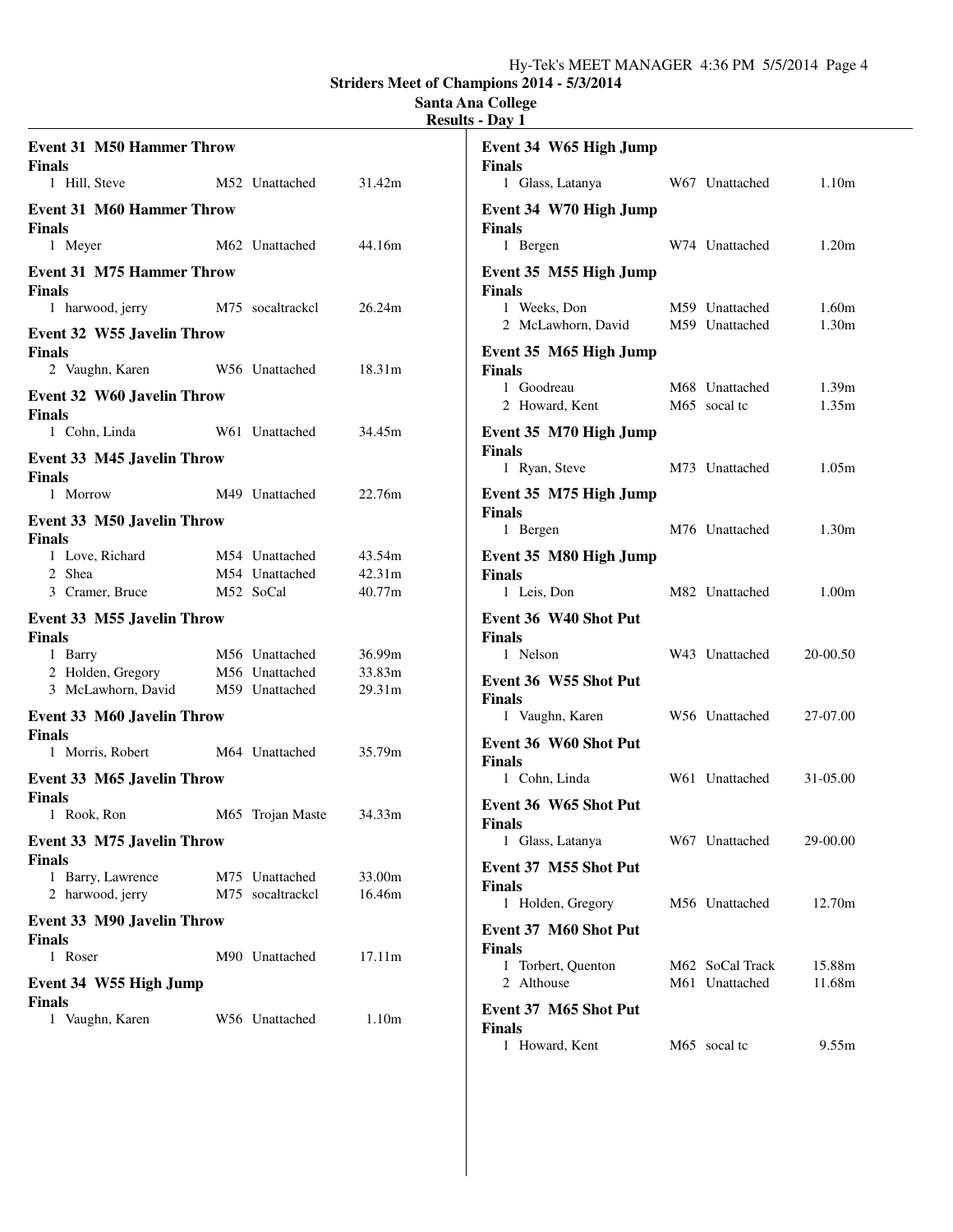### **Santa Ana College Results - Day 1**

| Event 37 M70 Shot Put<br><b>Finals</b>                      |                                  |             |        | Event 39 M65 Long Jump<br><b>Finals</b>            |                  |                   |        |
|-------------------------------------------------------------|----------------------------------|-------------|--------|----------------------------------------------------|------------------|-------------------|--------|
| 1 Hurlbert                                                  | M74 Unattached                   | 12.80m      |        | 1 Mimm                                             | M65 Unattached   | $4.57m$ 2.3       |        |
| Event 37 M75 Shot Put<br><b>Finals</b><br>1 Barry, Lawrence | M75 Unattached                   | 11.00m      |        | Event 39 M70 Long Jump<br><b>Finals</b><br>1 Rowan | M73 Unattached   | $3.60m$ 1.3       |        |
| 2 Durrenberger                                              | M79 Unattached                   | 8.97m       |        | 2 Ryan, Steve                                      | M73 Unattached   | $3.00m$ 2.0       |        |
| 3 harwood, jerry                                            | M75 socaltrackcl                 | 8.92m       |        | --- Damschen                                       | M70 Unattached   |                   | ND NWI |
| 4 Ginsburg, Marvin                                          | M78 Unattached                   | 7.46m       |        | Event 39 M75 Long Jump                             |                  |                   |        |
| Event 37 M80 Shot Put                                       |                                  |             |        | <b>Finals</b><br>1 Bergen                          | M76 Unattached   | $3.25m$ 1.8       |        |
| <b>Finals</b><br>1 Smith, Ernie                             | M80 Unattached                   | 8.89m       |        | 2 Eyer, Delos                                      | M78 Unattached   | $3.02m$ 1.6       |        |
|                                                             |                                  |             |        | 3 harwood, jerry                                   | M75 socaltrackcl | 2.40m 0.4         |        |
| Event 37 M90 Shot Put<br><b>Finals</b>                      |                                  |             |        | Event 39 M80 Long Jump                             |                  |                   |        |
| 1 Roser                                                     | M90 Unattached                   | 5.72m       |        | <b>Finals</b><br>1 Leis, Don                       | M82 Unattached   | $2.56m$ 1.7       |        |
| Event 38 W29&U Long Jump                                    |                                  |             |        | Event 40 W55 Pole Vault                            |                  |                   |        |
| <b>Finals</b><br>1 Norville, Melissa                        | W22 Unattached                   | 5.72m NWI   |        | <b>Finals</b>                                      |                  |                   |        |
| Event 38 W50 Long Jump                                      |                                  |             |        | 1 Hanscom, Rita                                    | W59 Unattached   | 2.45m             |        |
| <b>Finals</b>                                               | W53 Unattached                   | 4.76m NWI   |        | <b>Event 41 M50 Pole Vault</b><br><b>Finals</b>    |                  |                   |        |
| 1 Upshaw, Joy<br>2 Jones                                    | W53 Unattached                   | 3.05m NWI   |        | 1 Miller                                           | M53 Unattached   | 3.97 <sub>m</sub> |        |
| Event 38 W55 Long Jump<br><b>Finals</b>                     |                                  |             |        | Event 41 M55 Pole Vault<br><b>Finals</b>           |                  |                   |        |
| 1 Hanscom, Rita                                             | W59 Unattached                   | $4.17m$ NWI |        | 1 Ritter, Riike                                    | M58 Unattached   | 2.30 <sub>m</sub> |        |
| Event 38 W60 Long Jump<br><b>Finals</b>                     |                                  |             |        | Event 41 M60 Pole Vault<br><b>Finals</b>           |                  |                   |        |
| 1 Cohn, Linda                                               | W61 Unattached                   | 3.88m NWI   |        | 1 Mead, Murray                                     | M60 Unattached   | 3.80m             |        |
| Event 39 M45 Long Jump<br><b>Finals</b>                     |                                  |             |        | 2 Morris<br><b>Event 42 W60 Discus Throw</b>       | M64 Unattached   | 3.05m             |        |
| 1 Morrow                                                    | M49 Unattached                   | $3.82m$ 1.0 |        | <b>Finals</b>                                      |                  |                   |        |
| --- Wilson, Scot                                            | M45 Unattached                   |             | ND NWI | 1 Cohn, Linda                                      | W61 Unattached   | 24.90m            |        |
| Event 39 M50 Long Jump<br><b>Finals</b>                     |                                  |             |        | <b>Event 42 W65 Discus Throw</b><br><b>Finals</b>  |                  |                   |        |
| 1 Cramer, Bruce                                             | M52 SoCal                        | 5.39m 1.7   |        | 1 Steeklenburg                                     | W65 Unattached   | 18.70m            |        |
| 2 McCullouch, Gary                                          | M52 Unattached                   | 4.74m 3.4   |        | <b>Event 43 M40 Discus Throw</b>                   |                  |                   |        |
| Event 39 M55 Long Jump<br><b>Finals</b>                     |                                  |             |        | <b>Finals</b><br>1 Moore, Tony                     | M43 Unattached   | 34.58m            |        |
| 1 McLawhorn, David                                          | M59 Unattached                   | $4.13m$ 1.2 |        | <b>Event 43 M45 Discus Throw</b>                   |                  |                   |        |
| 2 Miller Jr., Cleo                                          | M57 Unattached                   | 3.52m 2.5   |        | <b>Finals</b>                                      |                  |                   |        |
| Event 39 M60 Long Jump<br><b>Finals</b>                     |                                  |             |        | 1 Stensrud                                         | M49 Unattached   | 35.71m            |        |
| 1 Leak, Damien                                              | M61 Unattached                   | 5.00m 2.5   |        | <b>Event 43 M50 Discus Throw</b>                   |                  |                   |        |
| 2 Tomaschke, John                                           | M64 SoCal                        | $4.56m$ 1.1 |        | <b>Finals</b><br>1 Cramer, Bruce                   | M52 SoCal        | 29.75m            |        |
| 3 Censullo, Rick                                            | M61 SoCal                        | $4.16m$ 1.7 |        |                                                    |                  |                   |        |
| 4 Pittman, Patrick<br>--- Wilson, Thaddeus                  | M61 Unattached<br>M63 Unattached | $3.62m$ 1.4 | ND NWI |                                                    |                  |                   |        |